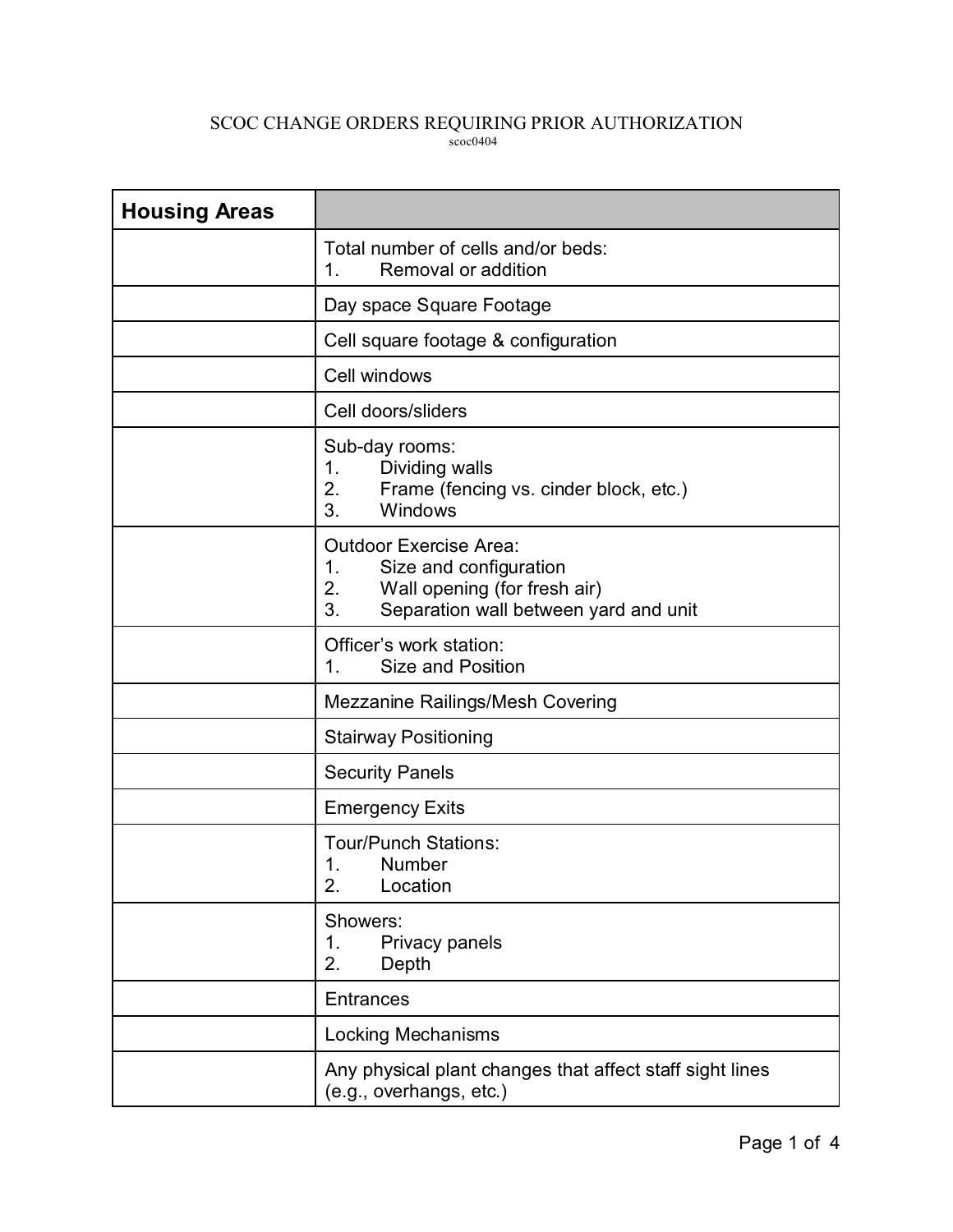## SCOC CHANGE ORDERS REQUIRING PRIOR AUTHORIZATION scoc0404

| <b>Booking</b> |                                  |
|----------------|----------------------------------|
|                | Sallyport entrance from garage   |
|                | Holding cell/tank square footage |
|                | Holding cell/tank configuration  |
|                | Interview rooms                  |
|                | Doors and door panels            |
|                | Privacy walls                    |
|                | Search areas                     |
|                | Showers                          |
|                |                                  |
|                |                                  |
|                |                                  |
|                |                                  |
| <b>Kitchen</b> |                                  |
|                | Total square footage             |
|                | External entry points            |
|                | Doors/Sliders                    |
|                | Inmate bathrooms                 |
|                |                                  |
|                |                                  |
|                |                                  |
|                |                                  |
|                |                                  |
|                |                                  |
|                |                                  |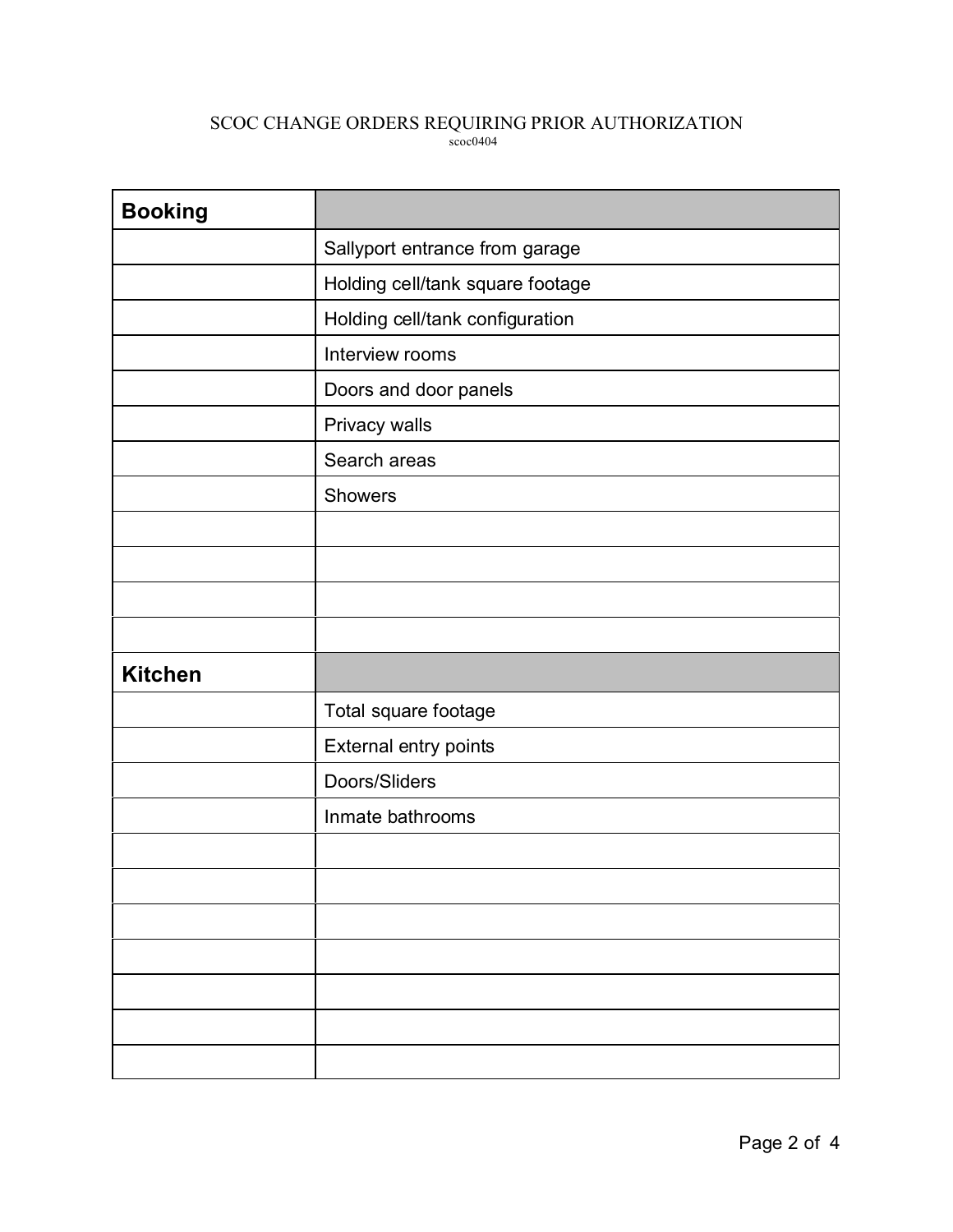## SCOC CHANGE ORDERS REQUIRING PRIOR AUTHORIZATION scoc0404

| <b>Visitation</b>   |                                                                        |
|---------------------|------------------------------------------------------------------------|
|                     | Search area configuration                                              |
|                     | Number of inmate and visitor seats                                     |
|                     | Officer's station                                                      |
|                     | Contact visiting area:<br>table<br>1.<br>2.<br>height of table divider |
|                     | Non-contact visiting area configuration                                |
|                     | Entrance points                                                        |
|                     | Attorney/client visiting area configuration                            |
|                     |                                                                        |
|                     |                                                                        |
| <b>Control Room</b> |                                                                        |
|                     | Physical location                                                      |
|                     | Windows:<br>1.<br>type<br>configuration<br>2.                          |
|                     | Entrance door/sallyport                                                |
|                     | Pass-through ports                                                     |
|                     |                                                                        |
|                     |                                                                        |
|                     |                                                                        |